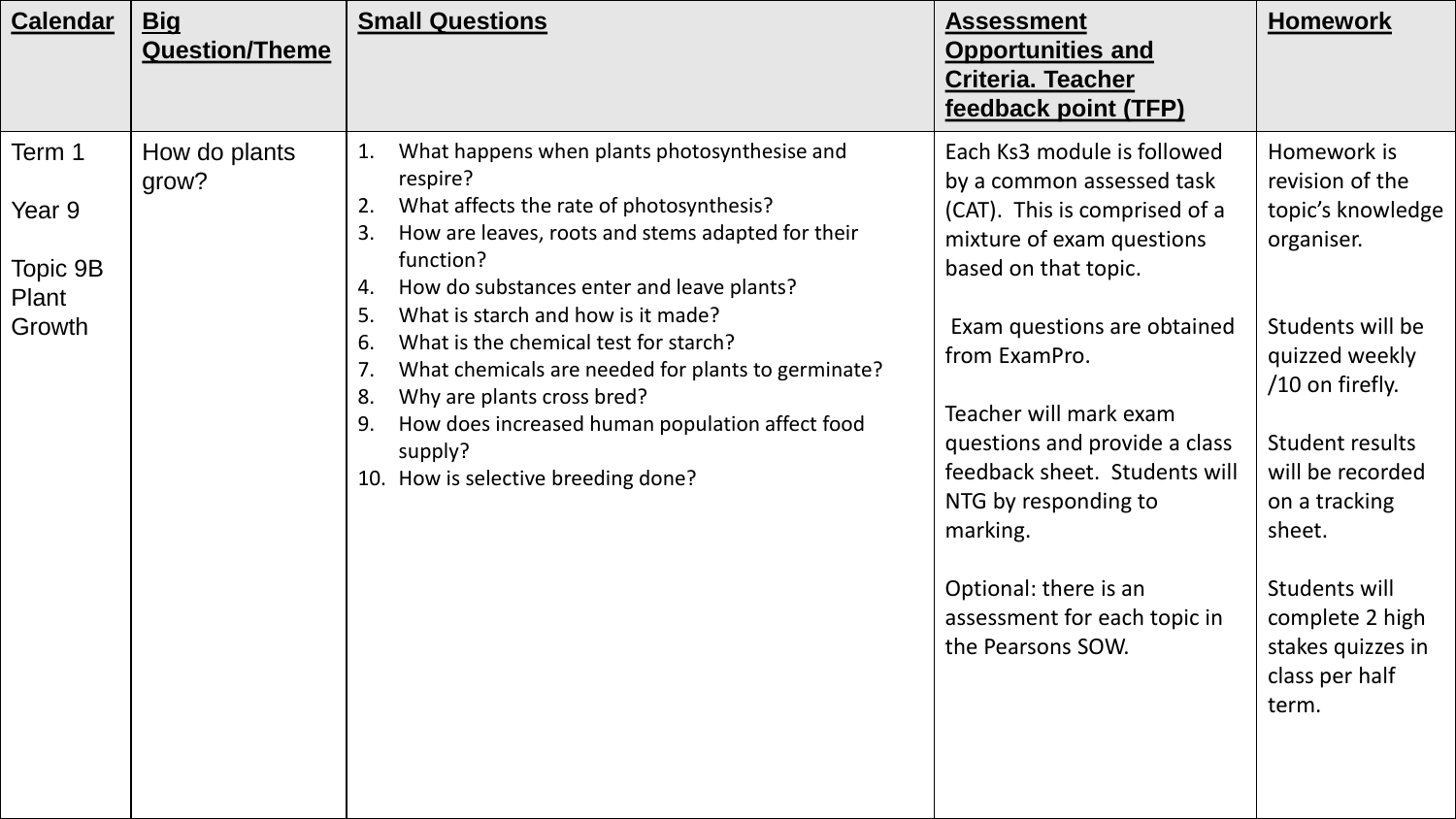| <b>Calendar</b><br><u>Big</u><br><b>Question/Theme</b>                                                                    | <b>Small Questions</b>                                                                                                                                                                                                                                                                                                                                                                                                                                                                                                                                       | <b>Assessment</b><br><b>Opportunities and</b><br><b>Criteria. Teacher</b><br>feedback point (TFP)                                                                                                                                                                                                                                                                                                            | <b>Homework</b>                                                                                                                                                                                                                                                                    |
|---------------------------------------------------------------------------------------------------------------------------|--------------------------------------------------------------------------------------------------------------------------------------------------------------------------------------------------------------------------------------------------------------------------------------------------------------------------------------------------------------------------------------------------------------------------------------------------------------------------------------------------------------------------------------------------------------|--------------------------------------------------------------------------------------------------------------------------------------------------------------------------------------------------------------------------------------------------------------------------------------------------------------------------------------------------------------------------------------------------------------|------------------------------------------------------------------------------------------------------------------------------------------------------------------------------------------------------------------------------------------------------------------------------------|
| Term 1<br>How are different<br>materials made<br>Year 9<br>and what are<br>their uses?<br>Topic 9E<br>Making<br>materials | What are ceramics?<br>1.<br>What are the uses of ceramics?<br>2.<br>How do the uses depend on their structure?<br>3.<br>What is a polymer?<br>4.<br>What are the uses of polymers?<br>5.<br>How are polymers made?<br>6.<br>7.<br>What is a composite material?<br>What are the uses of composite materials?<br>8.<br>What are endothermic and exothermic reactions?<br>9.<br>How can making materials cause problems?<br>10.<br>How can we reduce these problems?<br>11.<br>What are the advantages of recycling?<br>12.<br>13. How are materials recycled? | Each Ks3 module is followed<br>by a common assessed task<br>(CAT). This is comprised of a<br>mixture of exam questions<br>based on that topic.<br>Exam questions are obtained<br>from ExamPro.<br>Teacher will mark exam<br>questions and provide a class<br>feedback sheet. Students will<br>NTG by responding to<br>marking.<br>Optional: there is an<br>assessment for each topic in<br>the Pearsons SOW. | Homework is<br>revision of the<br>topic's knowledge<br>organiser.<br>Students will be<br>quizzed weekly<br>$/10$ on firefly.<br>Student results<br>will be recorded<br>on a tracking<br>sheet.<br>Students will<br>complete 2 high<br>stakes quizzes in<br>class per half<br>term. |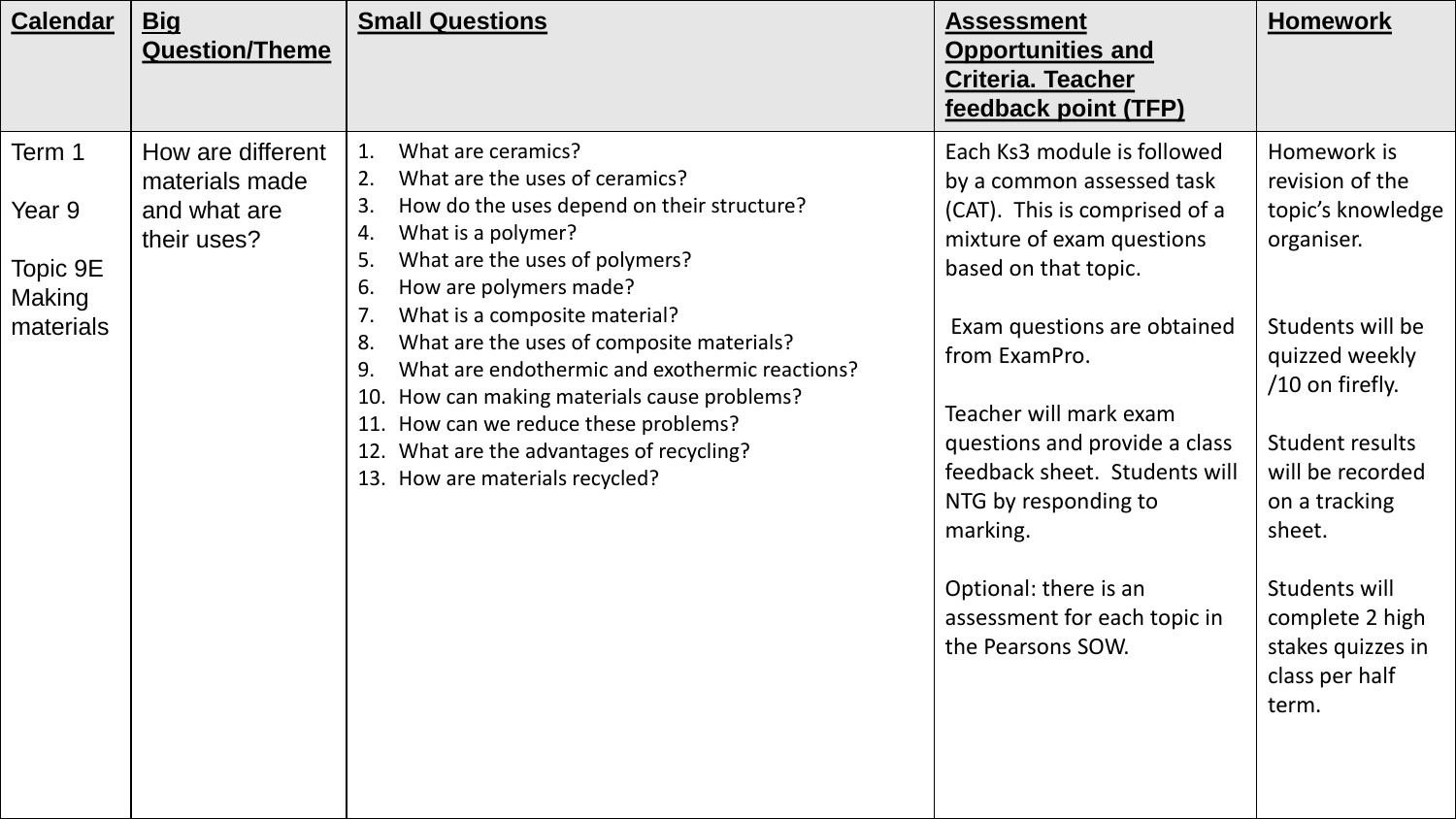| <b>Calendar</b>                            | <u>Big</u><br><b>Question/Theme</b>                          | <b>Small Questions</b>                                                                                                                                                                                                                                                                                                                                                                                                                                                                                                                                                                                                                                                                                                                                                                                       | <b>Assessment</b><br><b>Opportunities and</b><br><b>Criteria. Teacher</b><br>feedback point (TFP)                                                                                                                                                                                                                                                                                                            | <b>Homework</b>                                                                                                                                                                                                                                                                  |
|--------------------------------------------|--------------------------------------------------------------|--------------------------------------------------------------------------------------------------------------------------------------------------------------------------------------------------------------------------------------------------------------------------------------------------------------------------------------------------------------------------------------------------------------------------------------------------------------------------------------------------------------------------------------------------------------------------------------------------------------------------------------------------------------------------------------------------------------------------------------------------------------------------------------------------------------|--------------------------------------------------------------------------------------------------------------------------------------------------------------------------------------------------------------------------------------------------------------------------------------------------------------------------------------------------------------------------------------------------------------|----------------------------------------------------------------------------------------------------------------------------------------------------------------------------------------------------------------------------------------------------------------------------------|
| Term 1<br>Year 9<br>Topic 9F<br>Reactivity | What are the<br>different types of<br>chemical<br>reactions? | What are the differences between chemical and physical<br>1.<br>reactions?<br>How can particle theory explain gas pressure?<br>2.<br>How do metals react with air, water and acids?<br>3.<br>How are metals placed into a reactivity series?<br>4.<br>How are metals protected from rusting?<br>5.<br>What is the test for oxygen?<br>6.<br>How can you speed up a combustion reaction?<br>7.<br>What are endothermic and exothermic reactions?<br>8.<br>Why do some reactions need a supply of energy?<br>9.<br>What is a displacement reaction?<br>10.<br>11. How can we predict whether a reaction will occur or<br>not?<br>Why is the method of extracting a metal related to its<br>12.<br>cost and reactivity?<br>13. How are metals extracted from their ores?<br>14. What is oxidation and redction? | Each Ks3 module is followed<br>by a common assessed task<br>(CAT). This is comprised of a<br>mixture of exam questions<br>based on that topic.<br>Exam questions are obtained<br>from ExamPro.<br>Teacher will mark exam<br>questions and provide a class<br>feedback sheet. Students will<br>NTG by responding to<br>marking.<br>Optional: there is an<br>assessment for each topic in<br>the Pearsons SOW. | Homework is<br>revision of the<br>topic's knowledge<br>organiser.<br>Students will be<br>quizzed weekly<br>/10 on firefly.<br>Student results<br>will be recorded<br>on a tracking<br>sheet.<br>Students will<br>complete 2 high<br>stakes quizzes in<br>class per half<br>term. |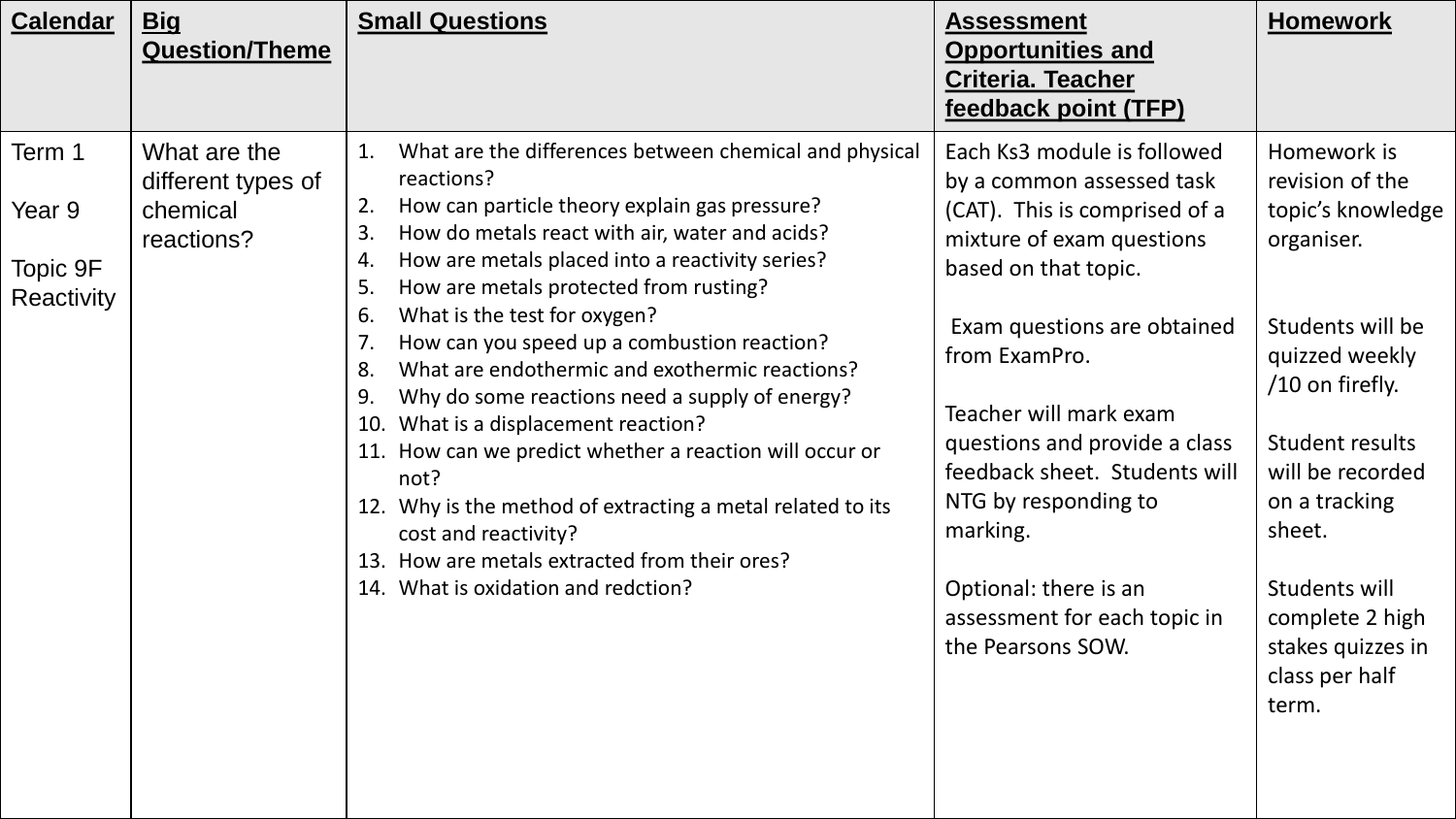| <b>Calendar</b>                                                | <u>Big</u><br><b>Question/Theme</b>                    | <b>Small Questions</b>                                                                                                                                                                                                                                                                                                                                                                                                                                                                                                                                                                                                                                                                                                                                                                                                                             | <b>Assessment</b><br><b>Opportunities and</b><br><b>Criteria. Teacher</b><br>feedback point (TFP)                                                                                                                                                                                                                                                                                                            | <b>Homework</b>                                                                                                                                                                                                                                                                    |
|----------------------------------------------------------------|--------------------------------------------------------|----------------------------------------------------------------------------------------------------------------------------------------------------------------------------------------------------------------------------------------------------------------------------------------------------------------------------------------------------------------------------------------------------------------------------------------------------------------------------------------------------------------------------------------------------------------------------------------------------------------------------------------------------------------------------------------------------------------------------------------------------------------------------------------------------------------------------------------------------|--------------------------------------------------------------------------------------------------------------------------------------------------------------------------------------------------------------------------------------------------------------------------------------------------------------------------------------------------------------------------------------------------------------|------------------------------------------------------------------------------------------------------------------------------------------------------------------------------------------------------------------------------------------------------------------------------------|
| Term 1<br>Year 9<br>Topic 91<br><b>Forces</b><br>and<br>motion | How do forces<br>affect the<br>movement of<br>objects? | What are the different types of forces?<br>1.<br>What are the effects of balanced and unbalanced<br>2.<br>forces?<br>Why do moving objects have a top speed?<br>3.<br>How can energy be stored and transferred?<br>4.<br>What is the conservation of energy?<br>5.<br>What does efficiency mean?<br>6.<br>What is speed and mean speed?<br>7.<br>What is the formula that relates speed, distance and<br>8.<br>time?<br>How can we represent a journey using a distance-time<br>9.<br>graph?<br>10. How can a simple lever multiply forces r distances?<br>What is the load, effort and pivot around a level?<br>11.<br>What factors affect the size of a moment?<br>12.<br>13. Why will something balance if the moments are equal<br>and opposite?<br>14. How can simple machines magnify forces?<br>15. What factor affect the total work done? | Each Ks3 module is followed<br>by a common assessed task<br>(CAT). This is comprised of a<br>mixture of exam questions<br>based on that topic.<br>Exam questions are obtained<br>from ExamPro.<br>Teacher will mark exam<br>questions and provide a class<br>feedback sheet. Students will<br>NTG by responding to<br>marking.<br>Optional: there is an<br>assessment for each topic in<br>the Pearsons SOW. | Homework is<br>revision of the<br>topic's knowledge<br>organiser.<br>Students will be<br>quizzed weekly<br>$/10$ on firefly.<br>Student results<br>will be recorded<br>on a tracking<br>sheet.<br>Students will<br>complete 2 high<br>stakes quizzes in<br>class per half<br>term. |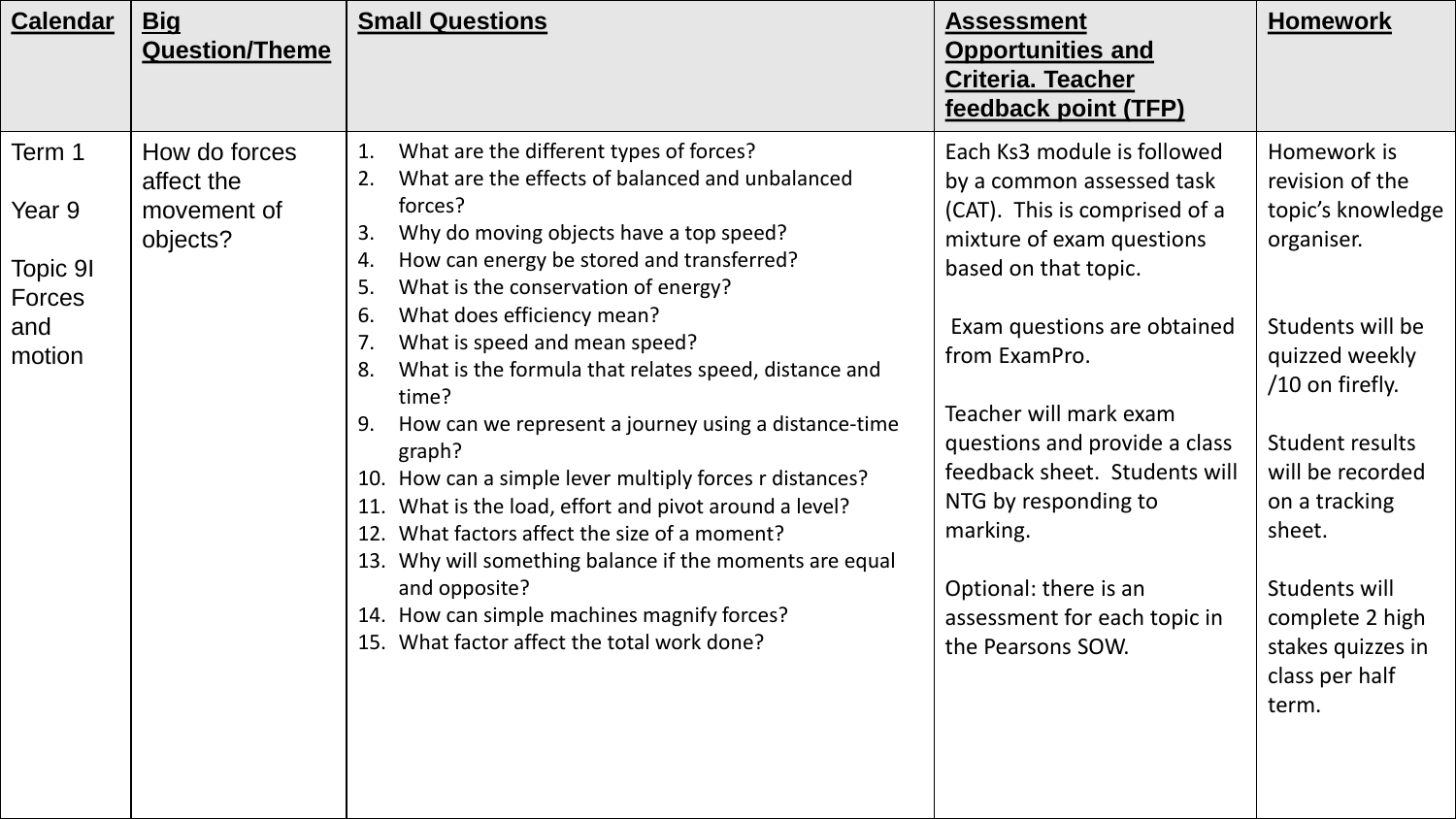| <b>Calendar</b>                                                           | <b>Big</b><br><b>Question/Theme</b>                                       | <b>Small Questions</b>                                                                                                                                                                                                                                                                                                                                                                                                                                                                                                                                                                                                                                                                                                                                                                                                                                       | <b>Assessment</b><br><b>Opportunities and</b><br><b>Criteria. Teacher</b><br>feedback point (TFP)                                                                                                                                                                                                                                                                                                            | <b>Homework</b>                                                                                                                                                                                                                                                                    |
|---------------------------------------------------------------------------|---------------------------------------------------------------------------|--------------------------------------------------------------------------------------------------------------------------------------------------------------------------------------------------------------------------------------------------------------------------------------------------------------------------------------------------------------------------------------------------------------------------------------------------------------------------------------------------------------------------------------------------------------------------------------------------------------------------------------------------------------------------------------------------------------------------------------------------------------------------------------------------------------------------------------------------------------|--------------------------------------------------------------------------------------------------------------------------------------------------------------------------------------------------------------------------------------------------------------------------------------------------------------------------------------------------------------------------------------------------------------|------------------------------------------------------------------------------------------------------------------------------------------------------------------------------------------------------------------------------------------------------------------------------------|
| Term 1<br>Year 9<br>Topic 9J<br>Force<br>fields and<br>electroma<br>gnets | What are the<br>uses of electricity<br>and how can we<br>control current? | 1.<br>What is a force field?<br>What is the shape of a magnetic field?<br>2.<br>What factors affect the strength of gravity?<br>3.<br>How can you calculate the weight of a mass?<br>4.<br>Why can insulating material be given a charge by<br>5.<br>rubbing?<br>How do electrically charged objects affect each other?<br>6.<br>7.<br>What is an electric field?<br>How can switches be used to control different parts of a<br>8.<br>circuit?<br>How does current behave in series and parallel circuits?<br>9.<br>How does voltage behave in series and parallel circuits?<br>10.<br>What factors affect resistance?<br>11.<br>What is the formula that relates voltage, current and<br>12.<br>resistance?<br>What is an electromagnet?<br>13.<br>How can you change the strength of an electromagnet?<br>14.<br>15. What are the uses of electromagnets? | Each Ks3 module is followed<br>by a common assessed task<br>(CAT). This is comprised of a<br>mixture of exam questions<br>based on that topic.<br>Exam questions are obtained<br>from ExamPro.<br>Teacher will mark exam<br>questions and provide a class<br>feedback sheet. Students will<br>NTG by responding to<br>marking.<br>Optional: there is an<br>assessment for each topic in<br>the Pearsons SOW. | Homework is<br>revision of the<br>topic's knowledge<br>organiser.<br>Students will be<br>quizzed weekly<br>$/10$ on firefly.<br>Student results<br>will be recorded<br>on a tracking<br>sheet.<br>Students will<br>complete 2 high<br>stakes quizzes in<br>class per half<br>term. |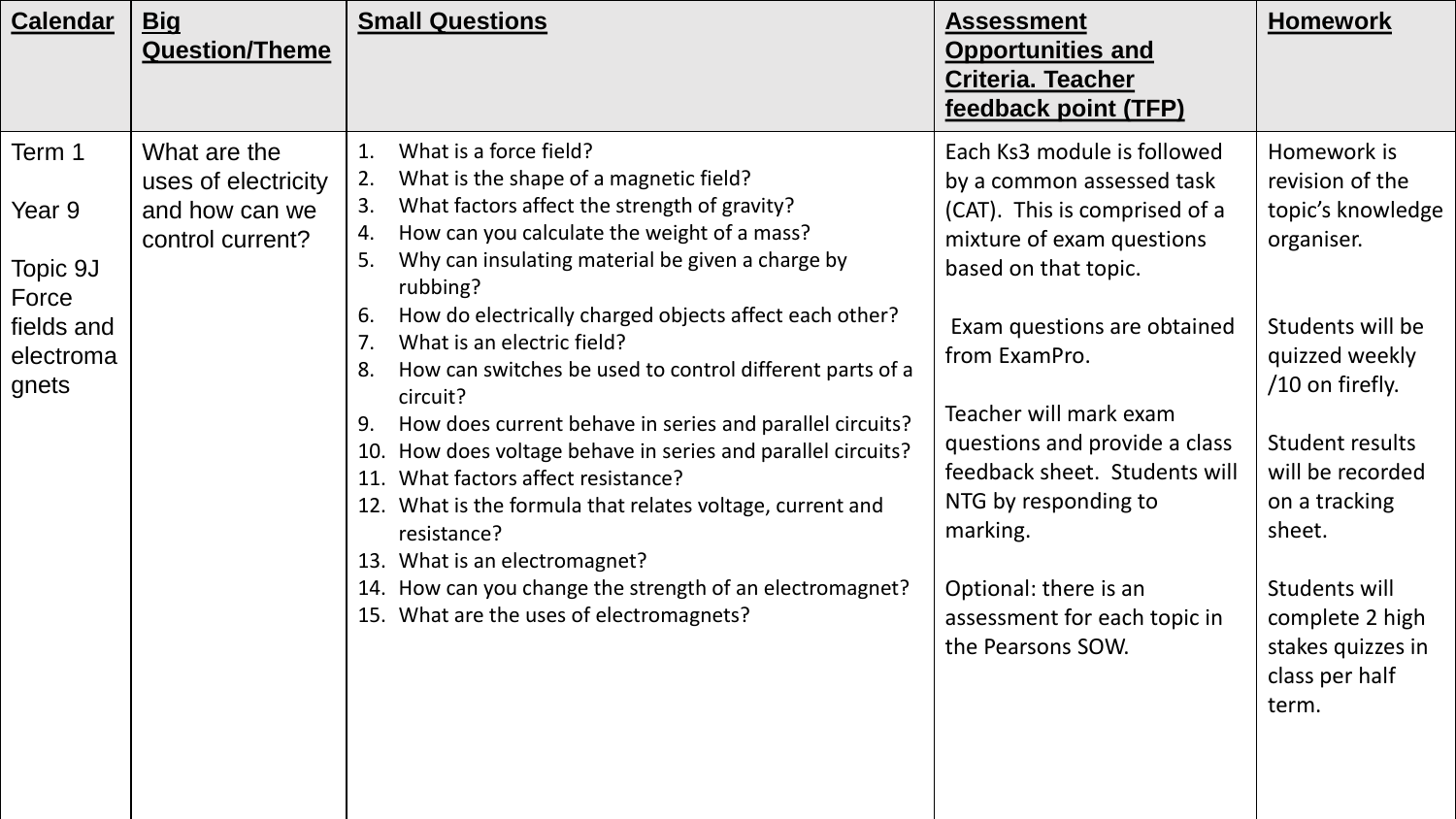| <b>Calendar</b>                                                   | <b>Big</b><br><b>Question/Theme</b>                                                  | <b>Small Questions</b>                                                                                                                                                                                                                                          | <b>Assessment</b><br><b>Opportunities and</b><br><b>Criteria. Teacher</b><br>feedback point (TFP)                                                                                                                                                                                                                                 | <b>Homework</b>                                                                                                                                                                                                                                                                                                                                               |
|-------------------------------------------------------------------|--------------------------------------------------------------------------------------|-----------------------------------------------------------------------------------------------------------------------------------------------------------------------------------------------------------------------------------------------------------------|-----------------------------------------------------------------------------------------------------------------------------------------------------------------------------------------------------------------------------------------------------------------------------------------------------------------------------------|---------------------------------------------------------------------------------------------------------------------------------------------------------------------------------------------------------------------------------------------------------------------------------------------------------------------------------------------------------------|
| Term 2<br>Year 9<br><b>Topic C1</b><br>States of<br><b>Matter</b> | How does<br>arrangement of<br>particles affect a<br>substance and its<br>properties? | 1.<br>What are particles like in substances in the<br>solid, liquid and gas states?<br>2.<br>What changes happen to particles during the<br>different changes of state?<br>3.<br>How do you decide what state a substance<br>will be in at a given temperature? | Each Ks4 module is followed<br>by a common assessed task<br>(CAT). This is comprised of a<br>mixture of exam questions<br>based on that topic.<br>Exam questions are obtained<br>from ExamWizard.<br>Teacher will mark exam<br>questions and provide a class<br>feedback sheet. Students will<br>NTG by responding to<br>marking. | Homework is<br>revision of the<br>topic's knowledge<br>organiser.<br>Students will be<br>quizzed twice<br>weekly /10 on<br>firefly. Often<br>previously taught<br>topics.<br>Students will<br>complete 2 high<br>stakes quizzes in<br>class per half<br>term on current<br>teaching topics.<br>Student results<br>will be recorded<br>on a tracking<br>sheet. |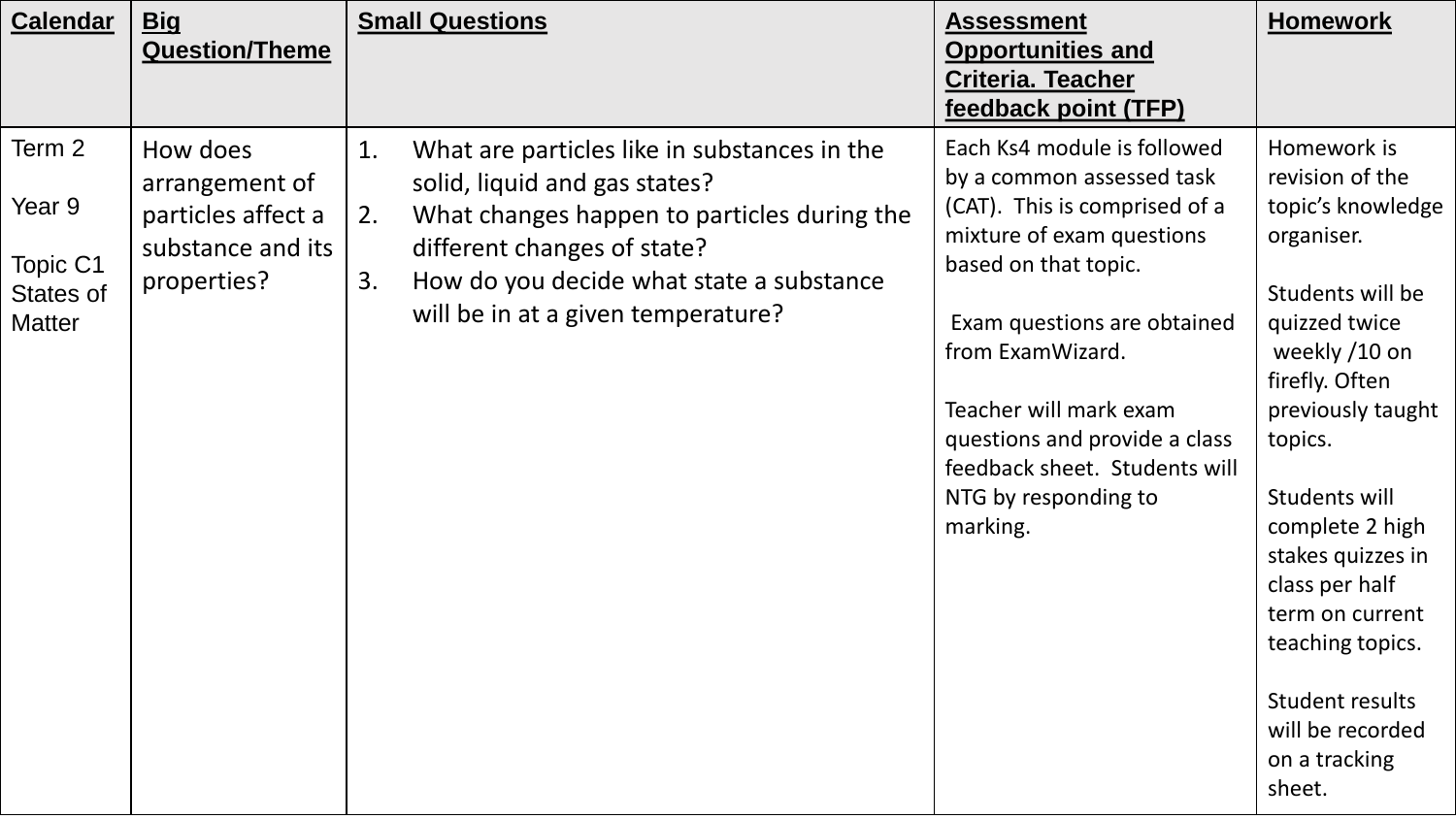| <b>Calendar</b>                                                               | <b>Big</b><br><b>Question/Theme</b>                                 | <b>Small Questions</b>                                                                                                                                                                                                                                                                                                                                                                                                                                                                                                                                                                                                                                                                                                                                                                                                                                                                                                                                                                                                                                    | <b>Assessment</b><br><b>Opportunities and</b><br><b>Criteria. Teacher</b><br>feedback point (TFP)                                                                                                                                                                                                                                 | <b>Homework</b>                                                                                                                                                                                                                                                                                                                                               |
|-------------------------------------------------------------------------------|---------------------------------------------------------------------|-----------------------------------------------------------------------------------------------------------------------------------------------------------------------------------------------------------------------------------------------------------------------------------------------------------------------------------------------------------------------------------------------------------------------------------------------------------------------------------------------------------------------------------------------------------------------------------------------------------------------------------------------------------------------------------------------------------------------------------------------------------------------------------------------------------------------------------------------------------------------------------------------------------------------------------------------------------------------------------------------------------------------------------------------------------|-----------------------------------------------------------------------------------------------------------------------------------------------------------------------------------------------------------------------------------------------------------------------------------------------------------------------------------|---------------------------------------------------------------------------------------------------------------------------------------------------------------------------------------------------------------------------------------------------------------------------------------------------------------------------------------------------------------|
| Term 2<br>Year 9<br>Topic C <sub>2</sub><br>Separatin<br>g<br><b>Mixtures</b> | What are the<br>ways of<br>separating and<br>purifying<br>mixtures? | 1.<br>What is the difference between a pure substance and a<br>mixture?<br>What happens to its particles when a solid melts?<br>2.<br>3.<br>How do melting points allow you to spot the difference<br>between pure substances and mixtures?<br>How can filtration be used to separate mixtures?<br>4.<br>5.<br>How can crystallisation be used to separate mixtures?<br>6.<br>What are the hazards and risks when separating mixtures by<br>filtration and crystallisation?<br>How can chromatography be used to separate mixtures?<br>7.<br>What are the differences between mixtures and pure<br>8.<br>substances on a chromatogram?<br>How do you calculate Rf value?<br>9.<br>What is distillation?<br>10.<br>How do simple distillation and fractional distillation differ?<br>11.<br>How would you reduce risks when carrying out a distillation<br>12.<br>experiment?<br>13. How would you choose which method to use to separate a<br>mixture?<br>14. How is drinking water produced?<br>Why must water used in chemical analysis be pure?<br>15. | Each Ks4 module is followed<br>by a common assessed task<br>(CAT). This is comprised of a<br>mixture of exam questions<br>based on that topic.<br>Exam questions are obtained<br>from ExamWizard.<br>Teacher will mark exam<br>questions and provide a class<br>feedback sheet. Students will<br>NTG by responding to<br>marking. | Homework is<br>revision of the<br>topic's knowledge<br>organiser.<br>Students will be<br>quizzed twice<br>weekly /10 on<br>firefly. Often<br>previously taught<br>topics.<br>Students will<br>complete 2 high<br>stakes quizzes in<br>class per half<br>term on current<br>teaching topics.<br>Student results<br>will be recorded<br>on a tracking<br>sheet. |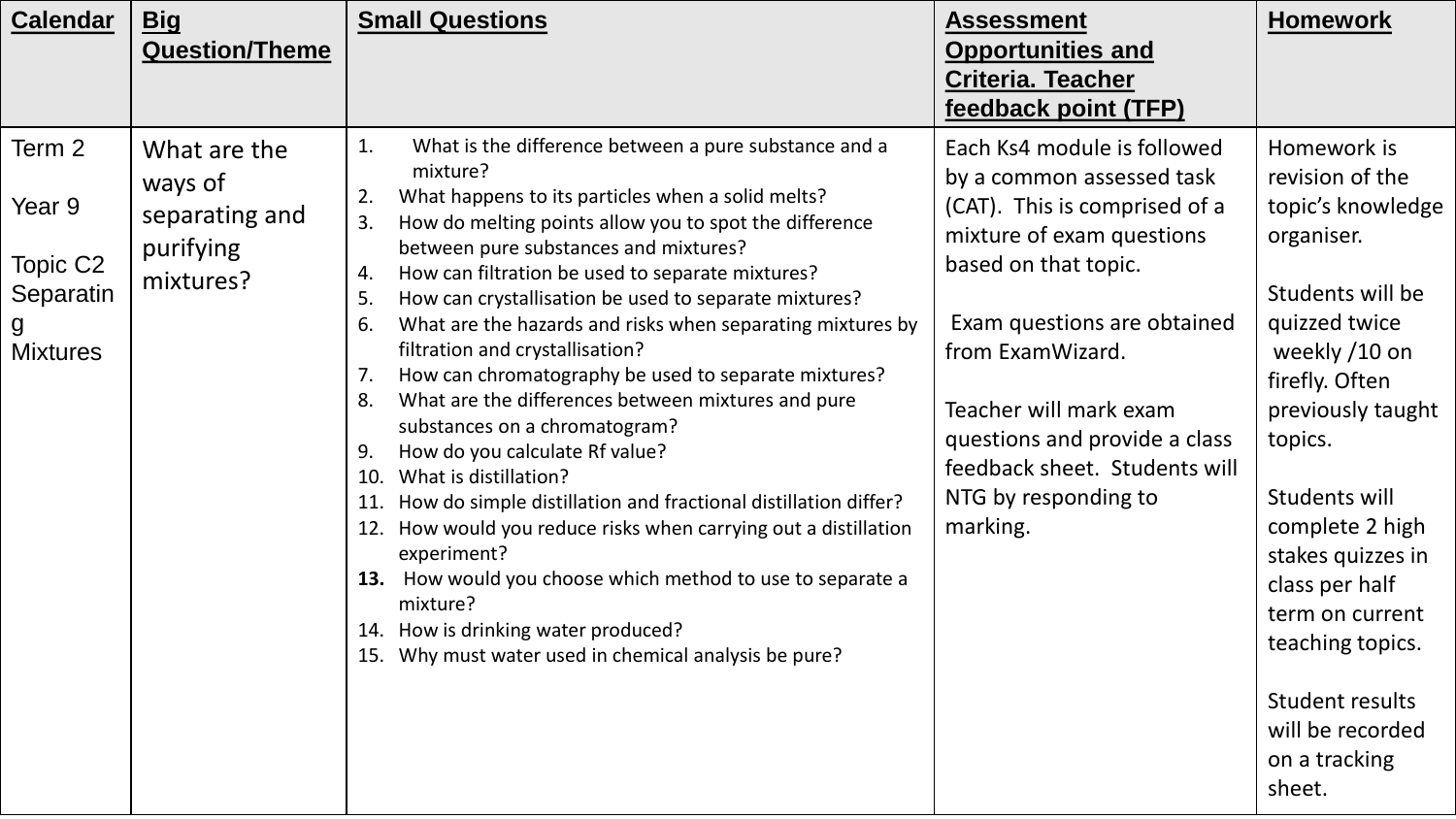| 2.      | What are three examples of scalar quantities?     | by a common assessed task                                                   | revision of the   |
|---------|---------------------------------------------------|-----------------------------------------------------------------------------|-------------------|
| 3.      | What are three examples of vector quantities?     | (CAT). This is comprised of a                                               | topic's knowledge |
| 4.      | What is the connection between speed, velocity    | mixture of exam questions                                                   | organiser.        |
|         | and acceleration?                                 | based on that topic.                                                        |                   |
| 5.      | How do you use the equation relating average      |                                                                             | Students will be  |
|         | speed, distance and time?                         | Exam questions are obtained                                                 | quizzed twice     |
| 6.      | In metres per second, what are the typical speeds | from ExamWizard.                                                            | weekly /10 on     |
|         | that someone might move at during the course of a |                                                                             | firefly. Often    |
|         | day?                                              | Teacher will mark exam                                                      | previously taught |
| 7.      | How do you interpret distance-time graphs?        | questions and provide a class                                               | topics.           |
| 8.      | How do you calculate acceleration?                | feedback sheet. Students will                                               |                   |
| 9.      | How are acceleration, initial velocity and final  | NTG by responding to                                                        | Students will     |
|         | velocity related?                                 | marking.                                                                    | complete 2 high   |
| 10.     | What is meant by uniform acceleration?            |                                                                             | stakes quizzes in |
| 11.     | What is the acceleration of freefall?             |                                                                             | class per half    |
| 12.     | How is deceleration identified on a velocity/time |                                                                             | term on current   |
|         | graph?                                            |                                                                             | teaching topics.  |
| 13.     | How is distance determined from a velocity/time   |                                                                             |                   |
|         | graph?                                            |                                                                             | Student results   |
| 14.     |                                                   |                                                                             | will be recorded  |
|         |                                                   |                                                                             | on a tracking     |
|         |                                                   |                                                                             | sheet.            |
|         |                                                   |                                                                             |                   |
|         |                                                   |                                                                             |                   |
| motion? |                                                   | How do you calculate and compare accelerations<br>on a velocity-time graph? |                   |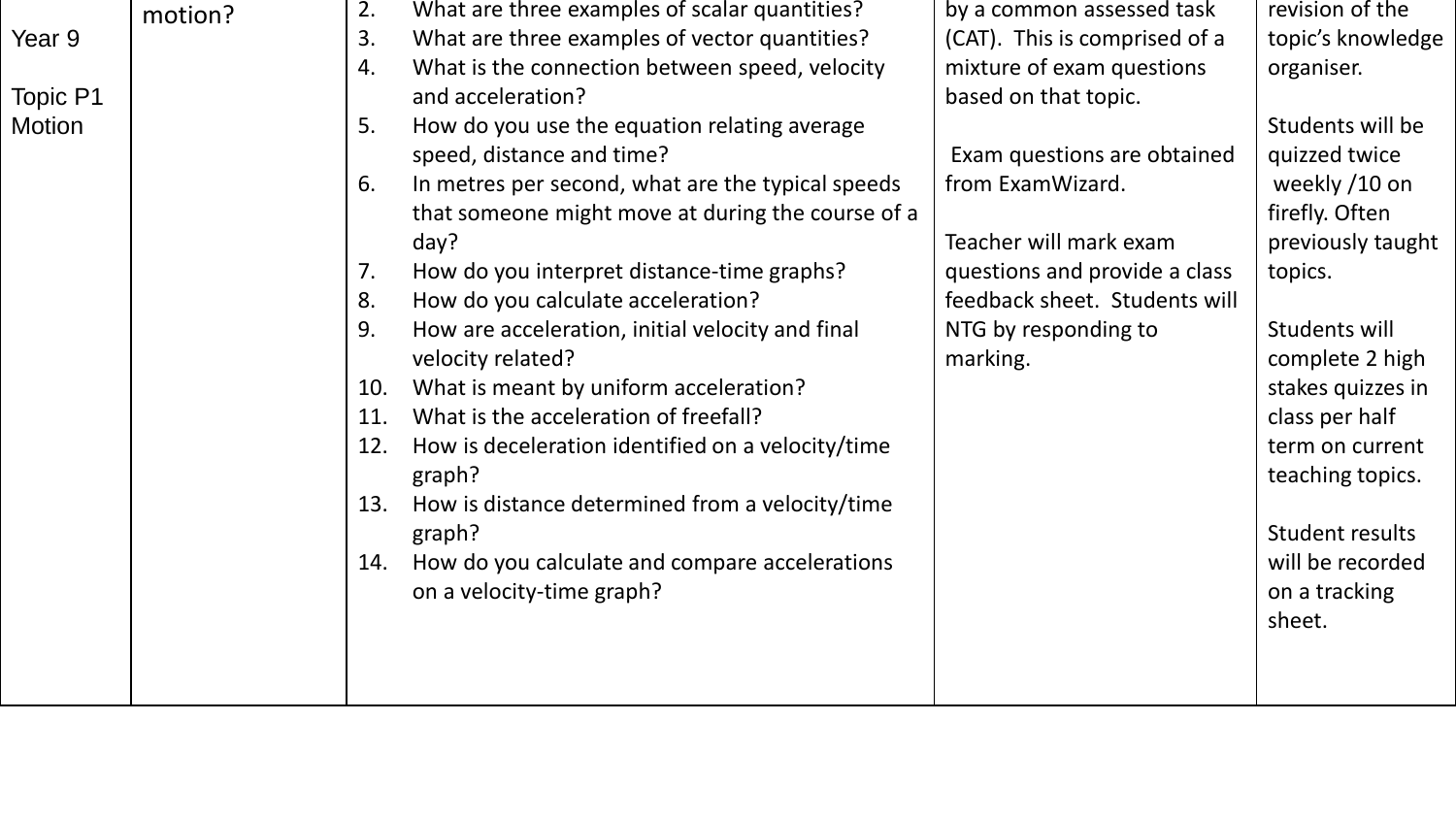| Year 9<br>Topic B1<br>Cells | development of<br>the microscope<br>allowed us to<br>find out more<br>about sub -<br>cellular<br>structures found<br>in plant, animal<br>and bacterial<br>cells? | Z.<br>3.<br>4.<br>5.<br>6.<br>7.<br>8.<br>9.<br>10.<br>11.<br>12.<br>13.<br>14.<br>15.<br>16. | What's the difference between a light and electron<br>microscope?<br>What's the difference between magnification and<br>resolution?<br>What are the sub-cellular parts and function of an animal<br>cell?<br>What are the sub-cellular parts and function of a plant cell?<br>What are the three differences between animal and plant<br>cells?<br>What is a eukaryotic cell?<br>How are gametes adapted to their function?<br>How is a ciliated cell adapted for its function?<br>How are the epithelial cell in the small intestine adapted to<br>its function?<br>What is a prokaryotic cell?<br>How is a bacterial cell adapted for its function?<br>Which kind of large organic molecule are enzymes?<br>Why is an enzyme a biological catalyst?<br>How do enzymes work?<br>What are the role of enzymes in the digestive system? | by a common assessed task<br>(CAT). This is comprised of a<br>mixture of exam questions<br>based on that topic.<br>Exam questions are obtained<br>from ExamWizard.<br>Teacher will mark exam<br>questions and provide a class<br>feedback sheet. Students will<br>NTG by responding to<br>marking. | revision of the<br>topic's knowledge<br>organiser.<br>Students will be<br>quizzed twice<br>weekly /10 on<br>firefly. Often<br>previously taught<br>topics.<br>Students will<br>complete 2 high<br>stakes quizzes in<br>class per half<br>term on current<br>teaching topics. |
|-----------------------------|------------------------------------------------------------------------------------------------------------------------------------------------------------------|-----------------------------------------------------------------------------------------------|----------------------------------------------------------------------------------------------------------------------------------------------------------------------------------------------------------------------------------------------------------------------------------------------------------------------------------------------------------------------------------------------------------------------------------------------------------------------------------------------------------------------------------------------------------------------------------------------------------------------------------------------------------------------------------------------------------------------------------------------------------------------------------------------------------------------------------------|----------------------------------------------------------------------------------------------------------------------------------------------------------------------------------------------------------------------------------------------------------------------------------------------------|------------------------------------------------------------------------------------------------------------------------------------------------------------------------------------------------------------------------------------------------------------------------------|
|                             |                                                                                                                                                                  |                                                                                               |                                                                                                                                                                                                                                                                                                                                                                                                                                                                                                                                                                                                                                                                                                                                                                                                                                        |                                                                                                                                                                                                                                                                                                    |                                                                                                                                                                                                                                                                              |
|                             |                                                                                                                                                                  | 17.<br>18.<br>19.<br>20.                                                                      | How is enzyme activity affected by temperature, pH and<br>substrate concentration?<br>How would you calculate the rate of enzyme activity?<br>Which tests are used to identify the main substances in<br>food?<br>What is diffusion, osmosis and active transport?                                                                                                                                                                                                                                                                                                                                                                                                                                                                                                                                                                     |                                                                                                                                                                                                                                                                                                    | Student results<br>will be recorded<br>on a tracking<br>sheet.                                                                                                                                                                                                               |

Year 9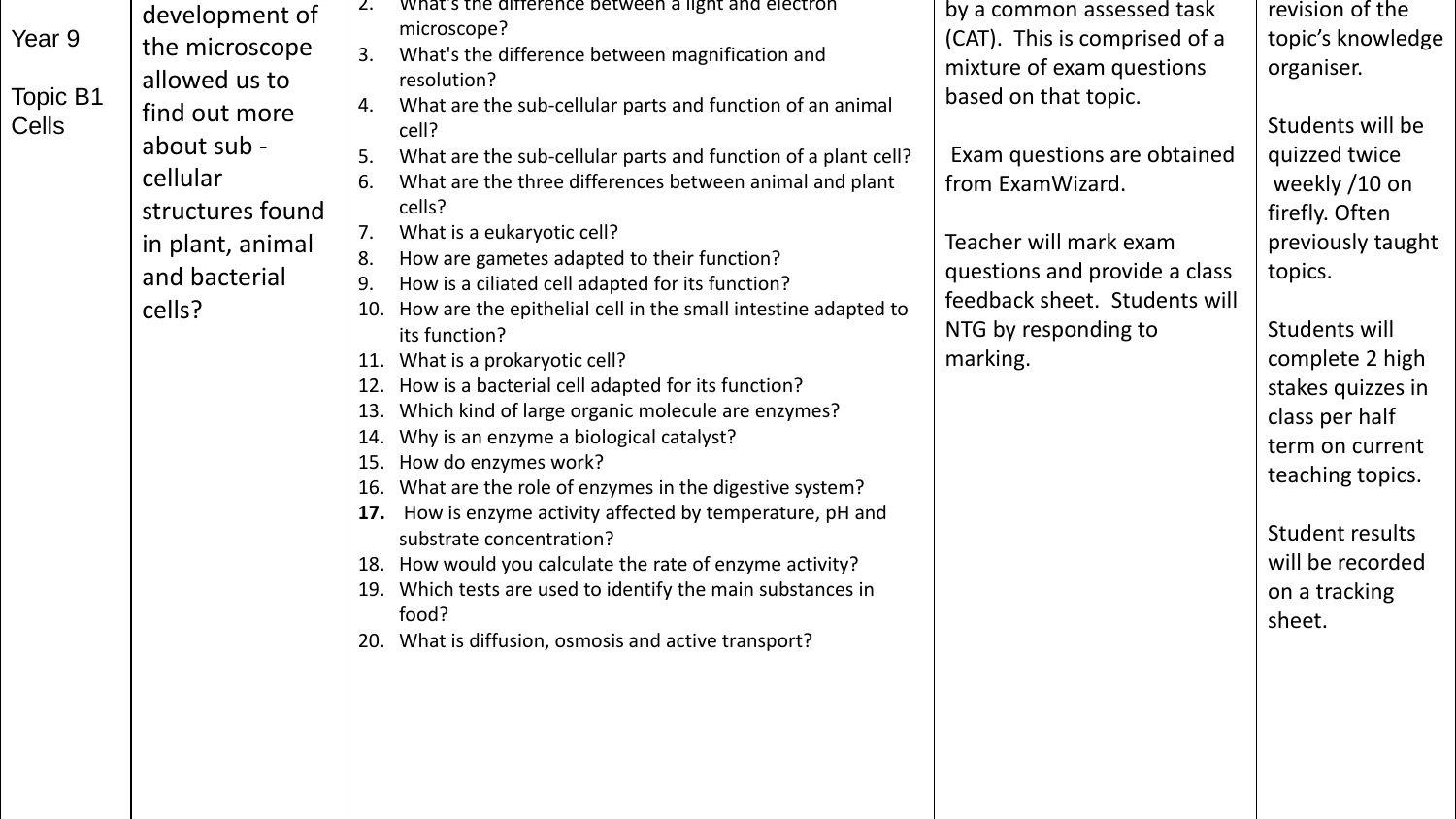| <b>Calendar</b>              | <u>Big</u><br><b>Question/Theme</b>                                                             | <b>Small Questions</b>                                                                                                                                                                                                                                                                                                                                                                                                                                                                                                                                                                                                                             | <b>Assessment</b><br><b>Opportunities and</b><br><b>Criteria. Teacher</b><br>feedback point (TFP)                                                                                                                                                                                                                                 | <b>Homework</b>                                                                                                                                                                                                                                                                                                                                               |
|------------------------------|-------------------------------------------------------------------------------------------------|----------------------------------------------------------------------------------------------------------------------------------------------------------------------------------------------------------------------------------------------------------------------------------------------------------------------------------------------------------------------------------------------------------------------------------------------------------------------------------------------------------------------------------------------------------------------------------------------------------------------------------------------------|-----------------------------------------------------------------------------------------------------------------------------------------------------------------------------------------------------------------------------------------------------------------------------------------------------------------------------------|---------------------------------------------------------------------------------------------------------------------------------------------------------------------------------------------------------------------------------------------------------------------------------------------------------------------------------------------------------------|
| Term 3<br>Year 9<br>Topic C3 | How does an<br>elements place<br>in the periodic<br>table relate to its<br>atomic<br>structure? | 1.<br>How has the model of the atom changed over<br>the last 200 years?<br>How do parts of atoms compare with each<br>2.<br>other<br>Why do atoms have no overall charge?<br>3.<br>Why is most of the mass of an atom found in<br>4.<br>the nucleus?<br>5.<br>What does the atomic number tell you about<br>an element?<br>How can you calculate the numbers of<br>6.<br>protons, neutrons and electrons in atoms?<br>How can you describe an identify isotopes of<br>7.<br>elements?<br>Why are the relative atomic masses for some<br>8.<br>elements not whole numbers?<br>How do you calculate the relative atomic<br>9.<br>mass of an element? | Each Ks4 module is followed<br>by a common assessed task<br>(CAT). This is comprised of a<br>mixture of exam questions<br>based on that topic.<br>Exam questions are obtained<br>from ExamWizard.<br>Teacher will mark exam<br>questions and provide a class<br>feedback sheet. Students will<br>NTG by responding to<br>marking. | Homework is<br>revision of the<br>topic's knowledge<br>organiser.<br>Students will be<br>quizzed twice<br>weekly /10 on<br>firefly. Often<br>previously taught<br>topics.<br>Students will<br>complete 2 high<br>stakes quizzes in<br>class per half<br>term on current<br>teaching topics.<br>Student results<br>will be recorded<br>on a tracking<br>sheet. |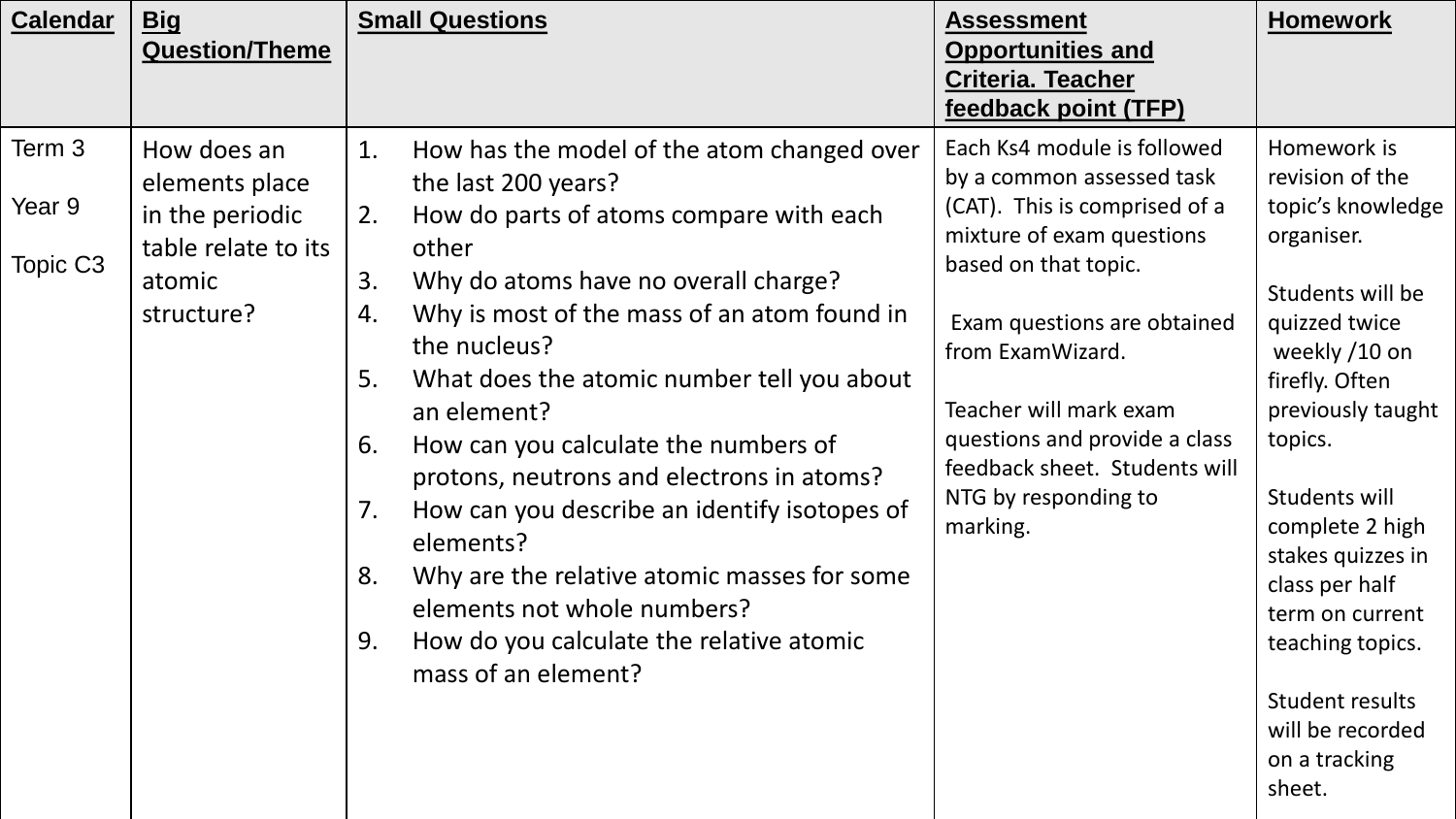| <b>Calendar</b>  | <b>Big</b><br><b>Question/Theme</b> | <b>Small Questions</b>                                                                                                                                                                                                                                                                                                                                                                                                                                                                                                                                                                                                                                                                                                                                                                                                                                                                                                                                                                                                                                                                                                                                                                  | <b>Assessment</b><br><b>Opportunities and</b><br><b>Criteria. Teacher</b><br>feedback point (TFP)                                                                                                       | <b>Homework</b>                                                                                                                                                                                                        |
|------------------|-------------------------------------|-----------------------------------------------------------------------------------------------------------------------------------------------------------------------------------------------------------------------------------------------------------------------------------------------------------------------------------------------------------------------------------------------------------------------------------------------------------------------------------------------------------------------------------------------------------------------------------------------------------------------------------------------------------------------------------------------------------------------------------------------------------------------------------------------------------------------------------------------------------------------------------------------------------------------------------------------------------------------------------------------------------------------------------------------------------------------------------------------------------------------------------------------------------------------------------------|---------------------------------------------------------------------------------------------------------------------------------------------------------------------------------------------------------|------------------------------------------------------------------------------------------------------------------------------------------------------------------------------------------------------------------------|
| Term 3<br>Year 9 | What affects<br>motion?             | What is the difference between the speed of an object and its velocity?<br>1.<br>2.<br>How do we represent all of the forces acting upon an object?<br>3.<br>What are resultant forces and how do you calculate them?<br>What happens to the motion of an object when the forces on it are<br>4.                                                                                                                                                                                                                                                                                                                                                                                                                                                                                                                                                                                                                                                                                                                                                                                                                                                                                        | Each Ks4 module is followed<br>by a common assessed task<br>(CAT). This is comprised of a                                                                                                               | Homework is<br>revision of the<br>topic's knowledge                                                                                                                                                                    |
|                  |                                     | balanced? What if they are unbalanced? (Newton's First Law)<br>What is centripetal force? (H)<br>5.                                                                                                                                                                                                                                                                                                                                                                                                                                                                                                                                                                                                                                                                                                                                                                                                                                                                                                                                                                                                                                                                                     | mixture of exam questions                                                                                                                                                                               | organiser.                                                                                                                                                                                                             |
| Topic P2         |                                     | What is the difference between mass and weight?<br>6.<br>7.<br>What are the factors that determine the weight of an object?<br>How do you calculate weight?<br>8.<br>9.<br>What factors affect the acceleration of an object and how do you calculate<br>them? (Newton's Second Law)<br>What is inertial mass and how is it defined? (H)<br>10.<br>What is Newton's Third Law and how does it apply to stationary objects?<br>11.<br>How do objects affect each other when they collide? (H)<br>12.<br>13.<br>How is momentum calculated? (H)<br>How is momentum related to force and acceleration? (H)<br>14.<br>15.<br>What happens to momentum in collisions? (H)<br>How do we measure and calculate human reaction times?<br>16.<br>17.<br>What are the factors that affect stopping distances?<br>18.<br>What is work done and how is it calculated?<br>19.<br>What is kinetic energy and how is it calculated?<br>20.<br>How are work done and kinetic energy related to breaking distances?<br>21.<br>What are the dangers caused by large decelerations and how can these be<br>reduced?<br>How can you use momentum to calculate the forces involved in crashes?<br>22.<br>(H) | based on that topic.<br>Exam questions are obtained<br>from ExamWizard.<br>Teacher will mark exam<br>questions and provide a class<br>feedback sheet. Students will<br>NTG by responding to<br>marking. | Students will be<br>quizzed twice<br>weekly /10 on<br>firefly. Often<br>previously taught<br>topics.<br>Students will<br>complete 2 high<br>stakes quizzes in<br>class per half<br>term on current<br>teaching topics. |
|                  |                                     |                                                                                                                                                                                                                                                                                                                                                                                                                                                                                                                                                                                                                                                                                                                                                                                                                                                                                                                                                                                                                                                                                                                                                                                         |                                                                                                                                                                                                         | Student results<br>will be recorded<br>on a tracking<br>sheet.                                                                                                                                                         |